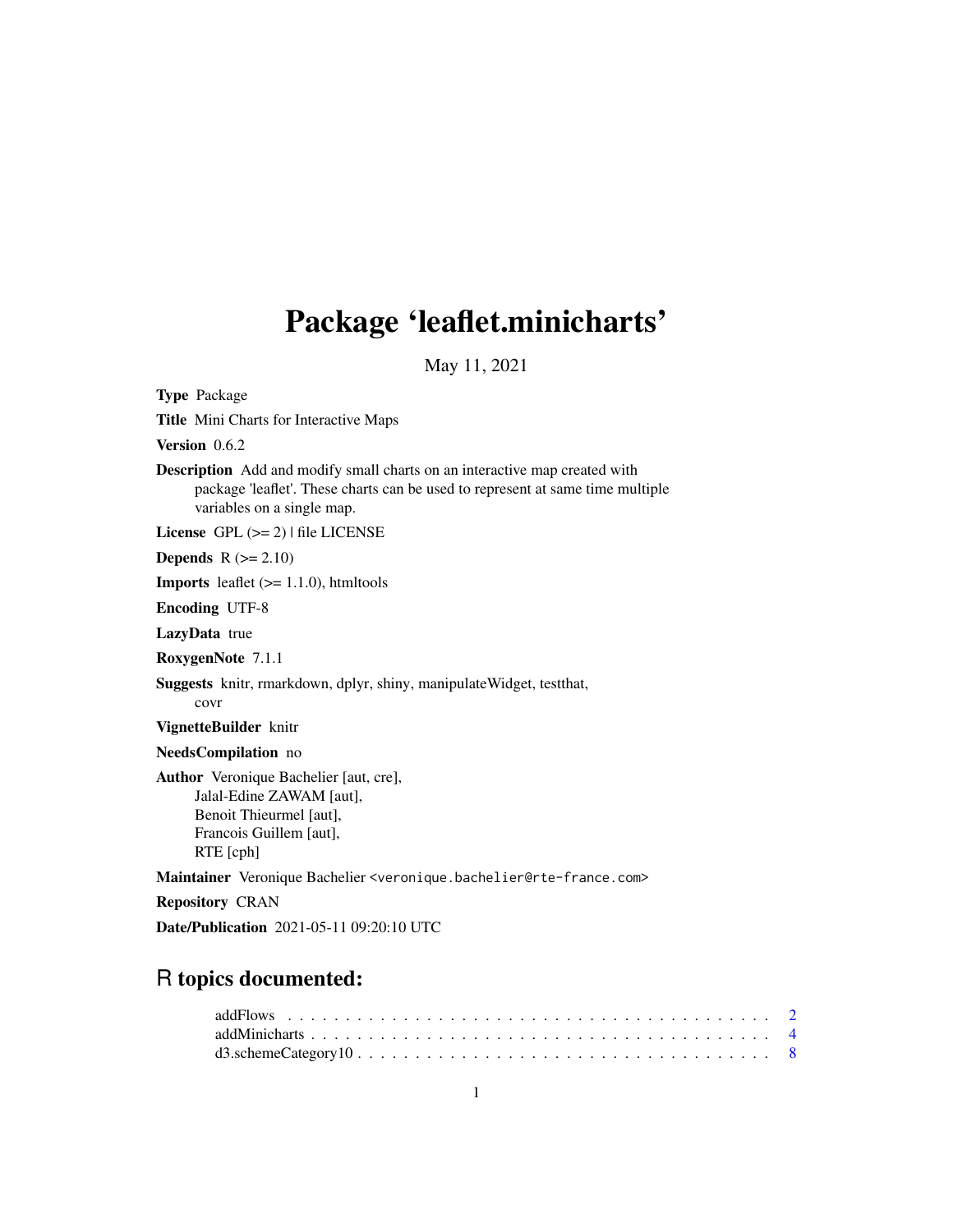#### <span id="page-1-0"></span>2 addFlows and the contract of the contract of the contract of the contract of the contract of the contract of the contract of the contract of the contract of the contract of the contract of the contract of the contract of

| 12 |
|----|
|    |
|    |
|    |

#### Description

These functions can be used to represent flows and their evolution on a map created with  $\text{leaflet}()$ . Flows are simply represented by a segment between two points with an arrow at its center that indicates the direction of the flow.

addFlows *Add or modify flows on a leaflet map*

#### Usage

```
addFlows(
  map,
  lng0,
  lat0,
  lng1,
  lat1,
  color = "blue",
  flow = 1,
  opacity = 1,
  dir = NULL,time = NULL,
  popup = popupArgs(labels = "Flow"),
  layerId = NULL,timeFormat = NULL,
  initialTime = NULL,
  maxFlow = max(abs(flow)),minThickness = 1,
  maxThickness = 20,
  popupOptions = NULL
\lambdaupdateFlows(
  map,
  layerId,
  color = NULL,
  flow = NULL,
  opacity = NULL,dir = NULL,time = NULL,
  popup = NULL,
  timeFormat = NULL,
```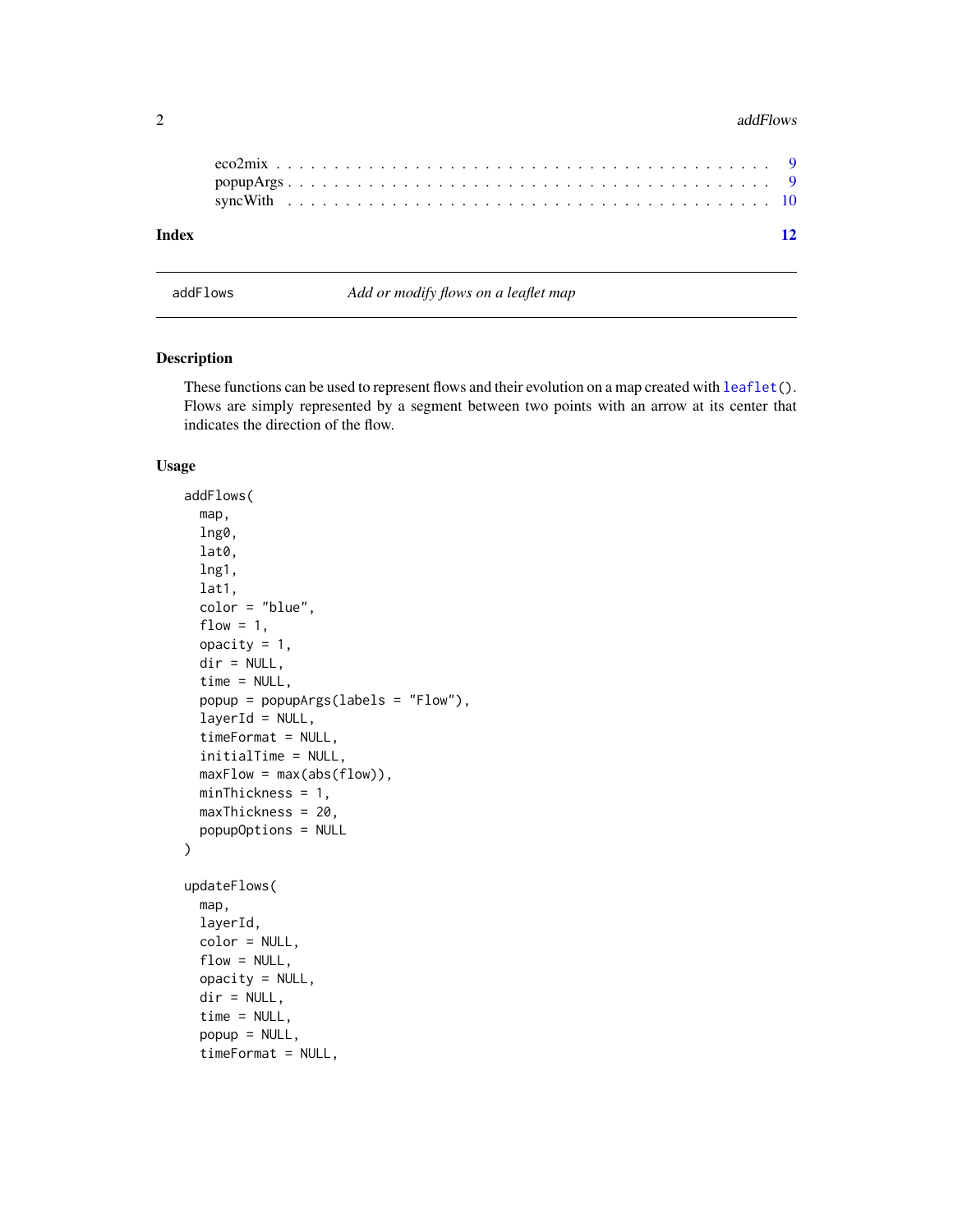#### <span id="page-2-0"></span>addFlows 3

```
initialTime = NULL,
 maxFlow = NULL,
 minThickness = 1,
 maxThickness = 20,
 popupOptions = NULL
)
```
removeFlows(map, layerId)

clearFlows(map)

#### Arguments

| map          | A leaflet map object created with leaflet.                                                                                                                                                                                                                                                                        |
|--------------|-------------------------------------------------------------------------------------------------------------------------------------------------------------------------------------------------------------------------------------------------------------------------------------------------------------------|
| lng0         | Longitude of the origin of the flow.                                                                                                                                                                                                                                                                              |
| lat0         | Latitude of the origin of the flow.                                                                                                                                                                                                                                                                               |
| lng1         | Longitude of the destination of the flow.                                                                                                                                                                                                                                                                         |
| lat1         | Latitude of the destination of the flow.                                                                                                                                                                                                                                                                          |
| color        | Color of the flow.                                                                                                                                                                                                                                                                                                |
| flow         | Value of the flow between the origin and the destination. If argument dir is not<br>set, negative values are interpreted as flows from destination to origin.                                                                                                                                                     |
| opacity      | Opacity of the flow.                                                                                                                                                                                                                                                                                              |
| dir          | Direction of the flow. 1 indicates that the flow goes from origin to destination<br>and -1 indicates that it goes from destination to origin. If 0, the arrow is not<br>drawn. If NULL, then it is equal to the sign of weight.                                                                                   |
| time         | A vector with length equal to the number of rows in chartdata and containing<br>either numbers representing time indices or dates or datetimes. Each unique<br>value must appear as many times as the others. This parameter can be used<br>when one wants to represent the evolution of some variables on a map. |
| popup        | Options that control popup generation.                                                                                                                                                                                                                                                                            |
| layerId      | An ID variable. It is mandatory when one wants to update some chart with<br>updateMinicharts.                                                                                                                                                                                                                     |
| timeFormat   | Character string used to format dates and times when argument time is a Date,<br>POSIXct or POSIX1t object. See strptime for more information.                                                                                                                                                                    |
| initialTime  | This argument can be used to set the initial time step shown when the map is<br>created. It is used only when argument time is set.                                                                                                                                                                               |
| maxFlow      | Maximal value a flow could take.                                                                                                                                                                                                                                                                                  |
| minThickness | minimal thickness of the line that represents the flow.                                                                                                                                                                                                                                                           |
| maxThickness | maximal thickness of the line that represents the flow.                                                                                                                                                                                                                                                           |
| popupOptions | Change default popupOptions (ex: autoClose, maxHeight, closeButton ) See<br>popupOptions for more informations.                                                                                                                                                                                                   |

#### Value

The modified leaflet map object.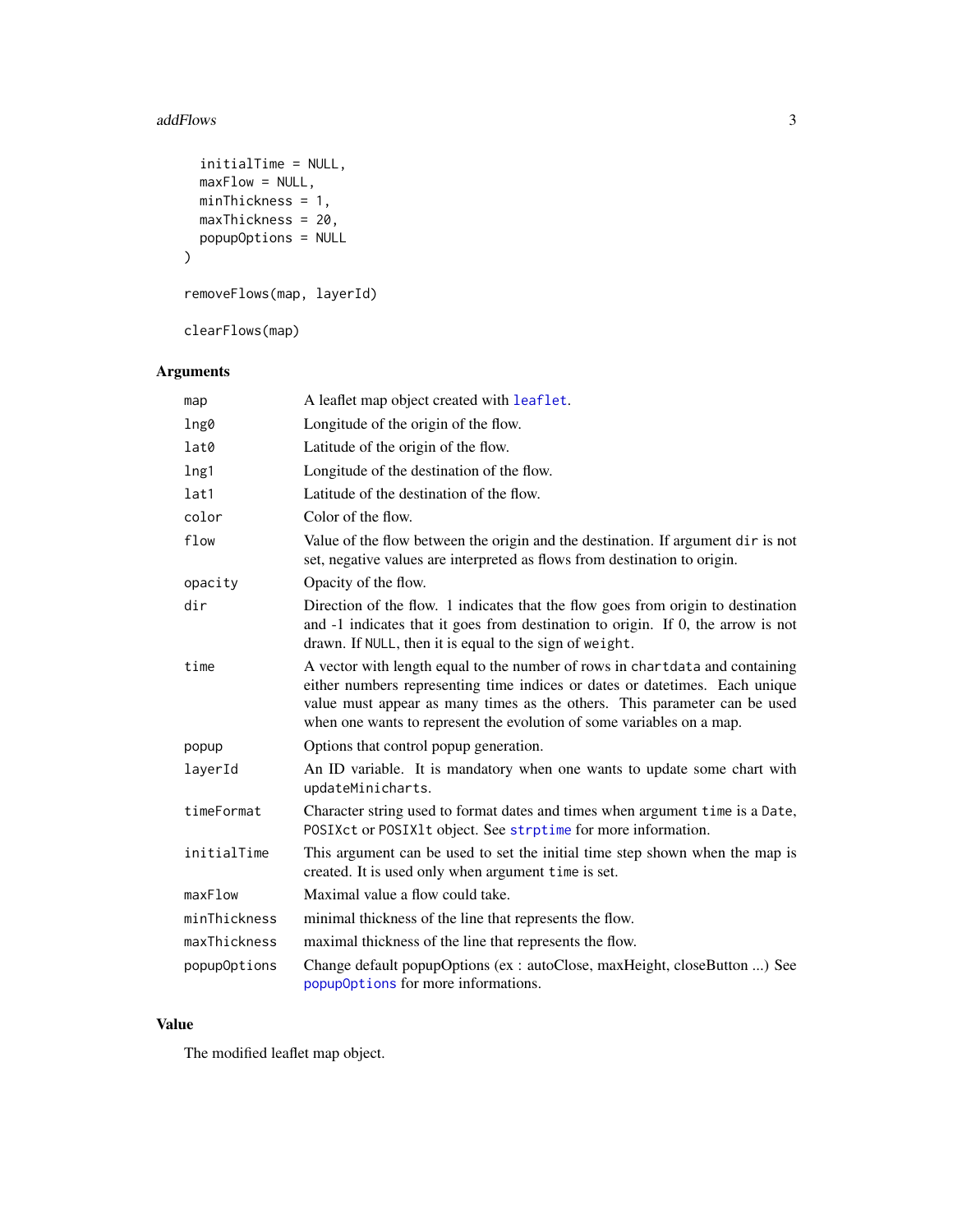#### Examples

```
require(leaflet)
# Toy example
leaflet() %>% addTiles() %>%
  addFlows(0, 0, 1, 1, flow = 10)
# Electric exchanges between France and neighboring countries
data("eco2mixBalance")
bal <- eco2mixBalance
leaflet() %>% addTiles() %>%
  addFlows(
   bal$lng0, bal$lat0, bal$lng1, bal$lat1,
   flow = bal$balance,
   time = bal$month
  \lambda# popupOptions
data("eco2mixBalance")
bal <- eco2mixBalance
leaflet() %>% addTiles() %>%
  addFlows(
   bal$lng0, bal$lat0, bal$lng1, bal$lat1,
    flow = bal$balance,
    time = bal$month,
   popupOptions = list(closeOnClick = FALSE, autoClose = FALSE)
  )
```
addMinicharts *Add or update charts on a leaflet map*

#### Description

these functions add or update minicharts in a leaflet map at given coordinates: they can be bar charts, pie charts or polar charts where chartdata is encoded either by area or by radius.

#### Usage

```
addMinicharts(
  map,
  lng,
  lat,
  chartdata = 1,
  time = NULL,
  maxValues = NULL,
  type = "auto",fillColor = d3.schemeCategory10[1],
```
<span id="page-3-0"></span>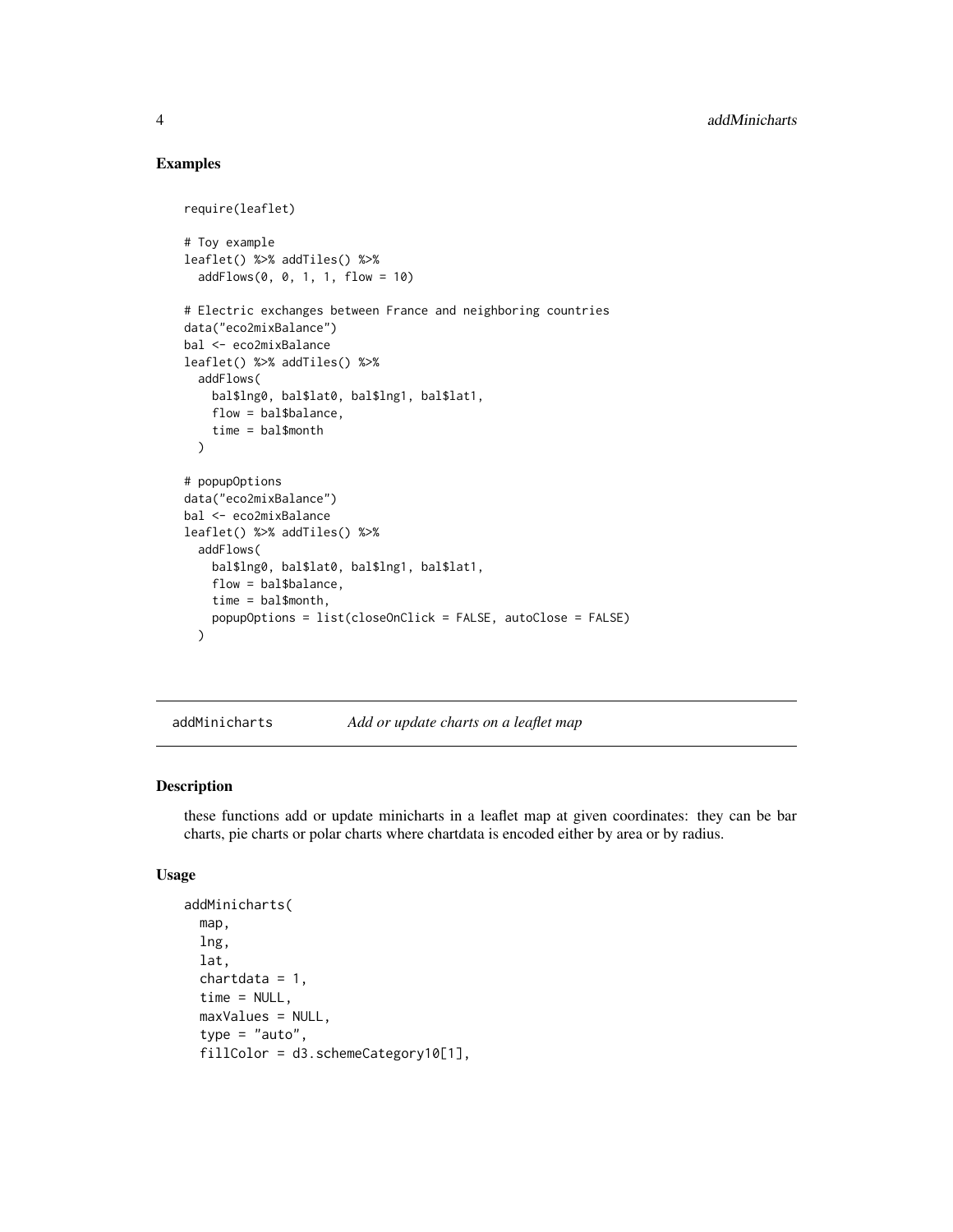```
colorPalette = d3.schemeCategory10,
  width = 30,
 height = 30.
  opacity = 1,
  showLabels = FALSE,
  labelText = NULL,
  labelMinSize = 8,
  labelMaxSize = 24,
  labelStyle = NULL,
  transitionTime = 750,
  popup = popupArgs(),
  layerId = NULL,legend = TRUE,legendPosition = "topright",
  timeFormat = NULL,
  initialTime = NULL,
  onChange = NULL,
 popupOptions = NULL
\lambdaupdateMinicharts(
  map,
  layerId,
  chartdata = NULL,
  time = NULL,
 maxValues = NULL,
  type = NULL,fillColor = NULL,
  colorPalette = d3.schemeCategory10,
 width = NULL,height = NULL,opacity = NULL,showLabels = NULL,
  labelText = NULL,
  labelMinSize = NULL,
  labelMaxSize = NULL,
  labelStyle = NULL,
  transitionTime = NULL,
  popup = NULL,legend = TRUE,legendPosition = NULL,
  timeFormat = NULL,
  initialTime = NULL,
  onChange = NULL,
 popupOptions = NULL
)
removeMinicharts(map, layerId)
```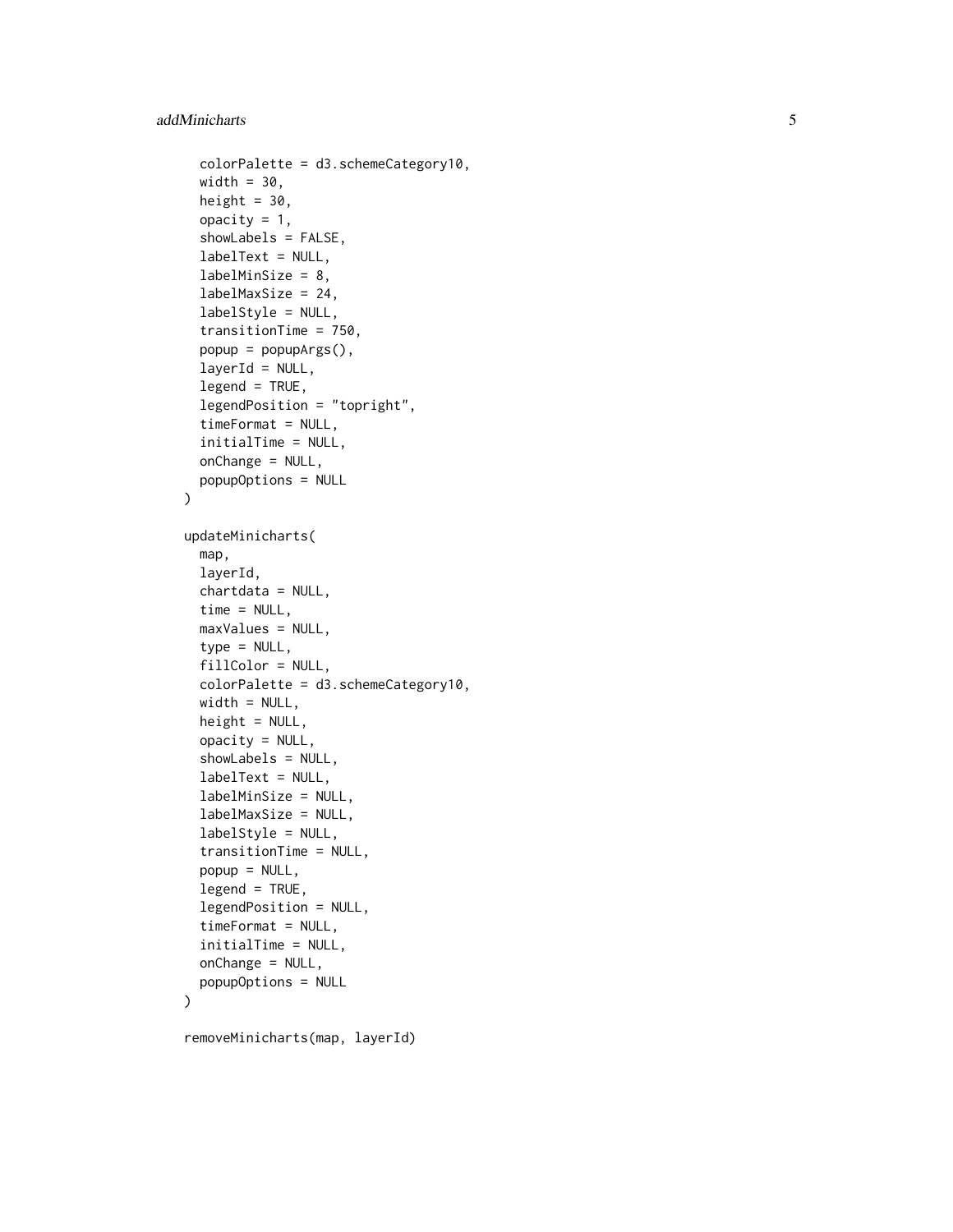<span id="page-5-0"></span>clearMinicharts(map)

#### Arguments

| map          | A leaflet map object created with leaflet.                                                                                                                                                                                                                                                                                                                                                                  |
|--------------|-------------------------------------------------------------------------------------------------------------------------------------------------------------------------------------------------------------------------------------------------------------------------------------------------------------------------------------------------------------------------------------------------------------|
| lng          | Longitude where to place the charts.                                                                                                                                                                                                                                                                                                                                                                        |
| lat          | Latitude where to place the charts.                                                                                                                                                                                                                                                                                                                                                                         |
| chartdata    | A numeric matrix with number of rows equal to the number of elements in lng<br>or lat and number of column equal to the number of variables to represent. If<br>parameter time is set, the number of rows must be equal to the length of lng<br>times the number of unique time steps in the data.                                                                                                          |
| time         | A vector with length equal to the number of rows in chartdata and containing<br>either numbers representing time indices or dates or datetimes. Each unique<br>value must appear as many times as the others. This parameter can be used<br>when one wants to represent the evolution of some variables on a map.                                                                                           |
| maxValues    | maximal absolute values of the variables to represent. It can be a vector with one<br>value per column of chartdata or a single value. Using a single value enforces<br>charts to use a unique scale for all variables. If it is NULL, the maximum value<br>of chartdata is used.                                                                                                                           |
| type         | Type of chart. Possible values are "bar" for bar charts, "pie" for pie charts,<br>"polar-area" and "polar-radius" for polar area charts where the values are<br>represented respectively by the area or the radius of the slices. Finally it can<br>be equal to "auto", the default. In this case, if there is only one variable to<br>represent, the chart will be a single circle, else it is a barchart. |
| fillColor    | Used only if data contains only one column. It is the color used to fill the circles.                                                                                                                                                                                                                                                                                                                       |
| colorPalette | Color palette to use when chartdata contains more than one column.                                                                                                                                                                                                                                                                                                                                          |
| width        | maximal width of the created elements.                                                                                                                                                                                                                                                                                                                                                                      |
| height       | maximal height of the created elements.                                                                                                                                                                                                                                                                                                                                                                     |
| opacity      | Opacity of the chart.                                                                                                                                                                                                                                                                                                                                                                                       |
| showLabels   | Should values be displayed above chart elements.                                                                                                                                                                                                                                                                                                                                                            |
| labelText    | character vector containing the text content of the charts. Used only if chartdata<br>contains only one column.                                                                                                                                                                                                                                                                                             |
| labelMinSize | Minimal height of labels in pixels. When there is not enough space for labels,<br>they are hidden.                                                                                                                                                                                                                                                                                                          |
| labelMaxSize | Maximal height of labels in pixels.                                                                                                                                                                                                                                                                                                                                                                         |
| labelStyle   | Character string containing CSS properties to apply to the labels.                                                                                                                                                                                                                                                                                                                                          |
|              | transitionTime Duration in milliseconds of the transitions when a property of a chart is updated.                                                                                                                                                                                                                                                                                                           |
| popup        | Options that control popup generation.                                                                                                                                                                                                                                                                                                                                                                      |
| layerId      | An ID variable. It is mandatory when one wants to update some chart with<br>updateMinicharts.                                                                                                                                                                                                                                                                                                               |
| legend       | If TRUE and if data has column names, then a legend is automatically added to<br>the map.                                                                                                                                                                                                                                                                                                                   |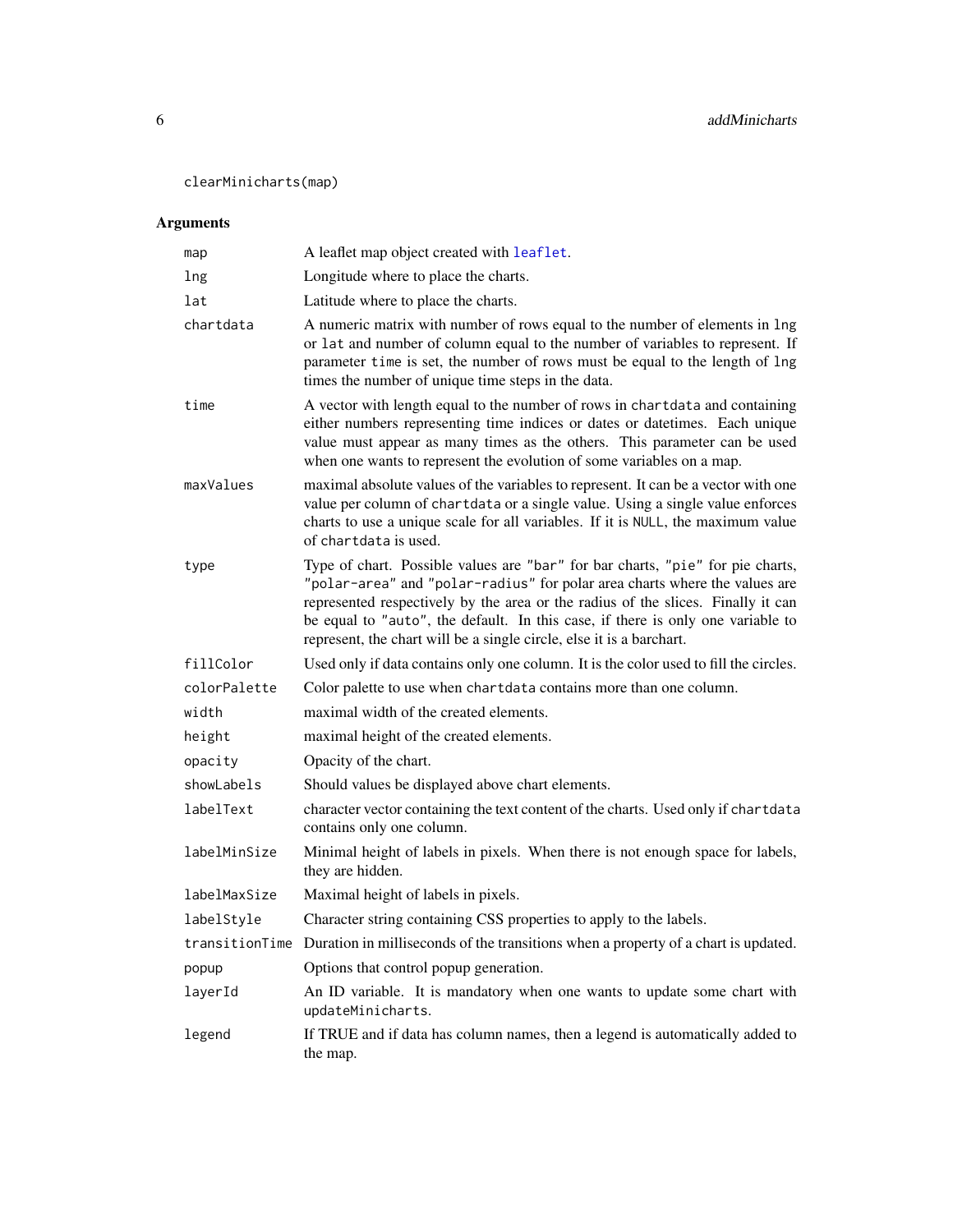<span id="page-6-0"></span>

|              | legendPosition Where should legend be placed?                                                                                                                                                                     |
|--------------|-------------------------------------------------------------------------------------------------------------------------------------------------------------------------------------------------------------------|
| timeFormat   | Character string used to format dates and times when argument time is a Date,<br>POSIXct or POSIX1t object. See strptime for more information.                                                                    |
| initialTime  | This argument can be used to set the initial time step shown when the map is<br>created. It is used only when argument time is set.                                                                               |
| onChange     | (For power users who know javascript) A character string containing javascript<br>code that is executed each time a chart is updated. See the details section to<br>understand why and how to use this parameter. |
| popupOptions | Change default popupOptions (ex: autoClose, maxHeight, closeButton ) See<br>popupOptions for more informations.                                                                                                   |

#### Details

Since version 0.5, the parameter onChange can be used to execute some arbitrary javascript code each time a chart is updated (with updateMinicharts() or when time step changes). A typical use case would be to change the color of a polygon added with [addPolygons](#page-0-0) based on the data of the chart. It is even possible to create an invisible chart and use it to manage the color and the popup of a polygon. Here is a sample code that do that:

```
leaflet() %>% addTiles() %>%
 addPolygons(data = myPolygons, layerId = myPolygons$myIds) %>%
 addMinicharts(
   mydata$lon, mydata$lat,
   time = mydata$time
   fillColor = mydata$color,
   layerId = mydata$myIds,
   width = 0, height = 0,
   onChange = "
     var s = this._map.layerManager.getLayer("shape", this.layerId);
     s.bindPopup(popup);
     if (opts.fillColor) {
       d3.select(s._path)
        .transition()
        .duration(750)
        .attr("fill", opts.fillColor);
      }"
 )
```
The following objects are available when executing the javascript code:

this The current minichart object. See [https://rte-antares-rpackage.github.io/leaflet.](https://rte-antares-rpackage.github.io/leaflet.minichart/-_L.Minichart_.html) [minichart/-\\_L.Minichart\\_.html](https://rte-antares-rpackage.github.io/leaflet.minichart/-_L.Minichart_.html) for more information.

opts The current options passed to the current minichart object.

popup Popup html.

d3 The D3 module.

Here is a toy example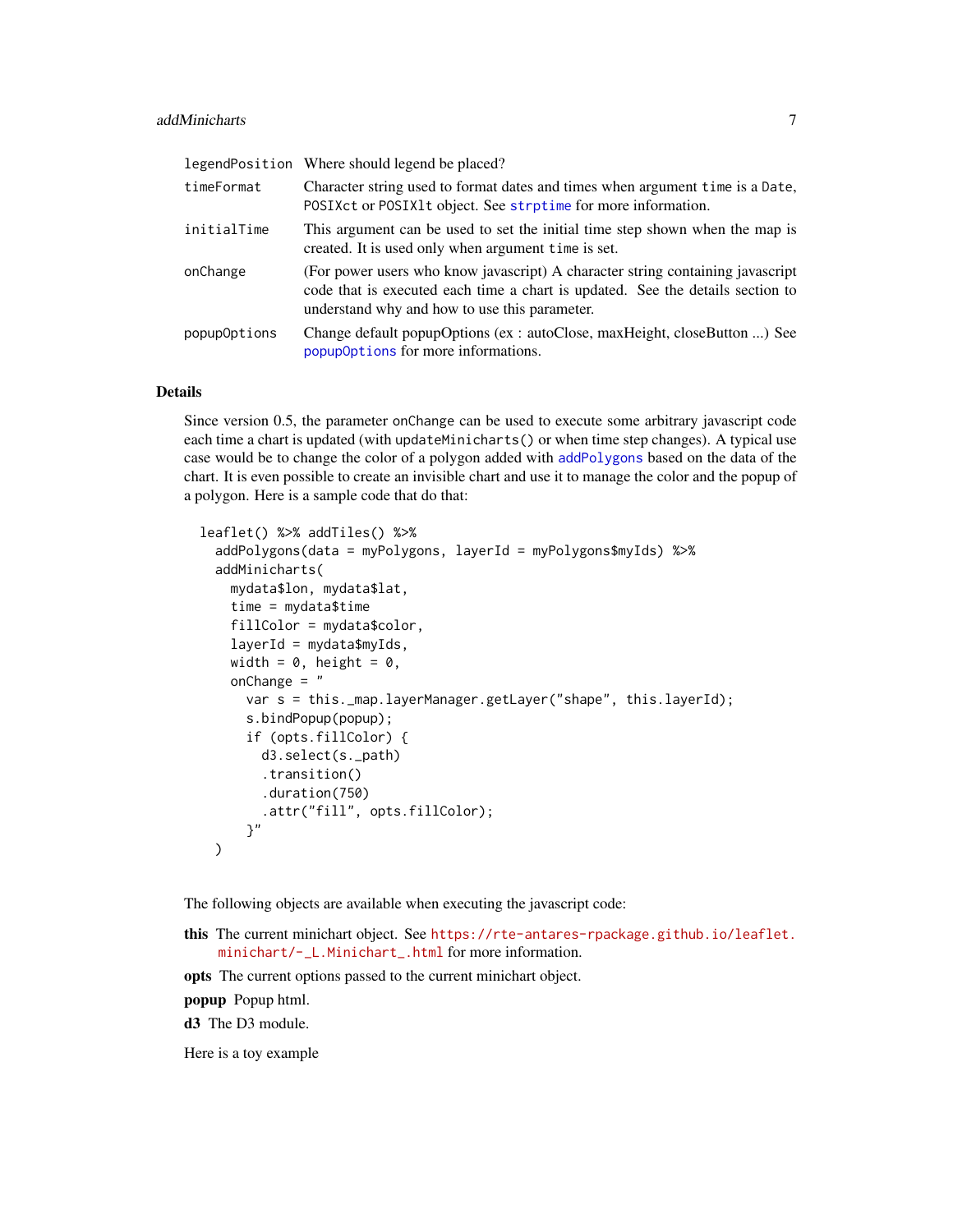#### Value

The modified leaflet map object. addMinicharts add new minicharts to the map. updateMinicharts updates minicharts that have already been added to the map. removeMinicharts removes some specific charts from the map and clearMinicharts removes all charts from the map and if necessary the legend that has been automatically created.

#### Examples

```
require(leaflet)
mymap <- leaflet() %>% addTiles() %>% addMinicharts(0, 0, chartdata = 1:3, layerId = "c1")
mymap
mymap %>% updateMinicharts("c1", maxValues = 6)
mymap %>% updateMinicharts("c1", type="pie")
# popupOptions
mymap <- leaflet() %>% addTiles() %>%
 addMinicharts(0, 0, chartdata = 1:3, layerId = "c1", popupOptions = list(closeButton = FALSE))
mymap
mymap %>% updateMinicharts("c1", maxValues = 6, popupOptions = list(closeButton = TRUE))
```
d3.schemeCategory10 *d3 color palette*

#### Description

A character vector containing ten colors. These colors are used as the default color palette

#### Usage

d3.schemeCategory10

#### Format

An object of class character of length 10.

#### Author(s)

Francois Guillem

#### References

<https://github.com/d3/d3-scale>

<span id="page-7-0"></span>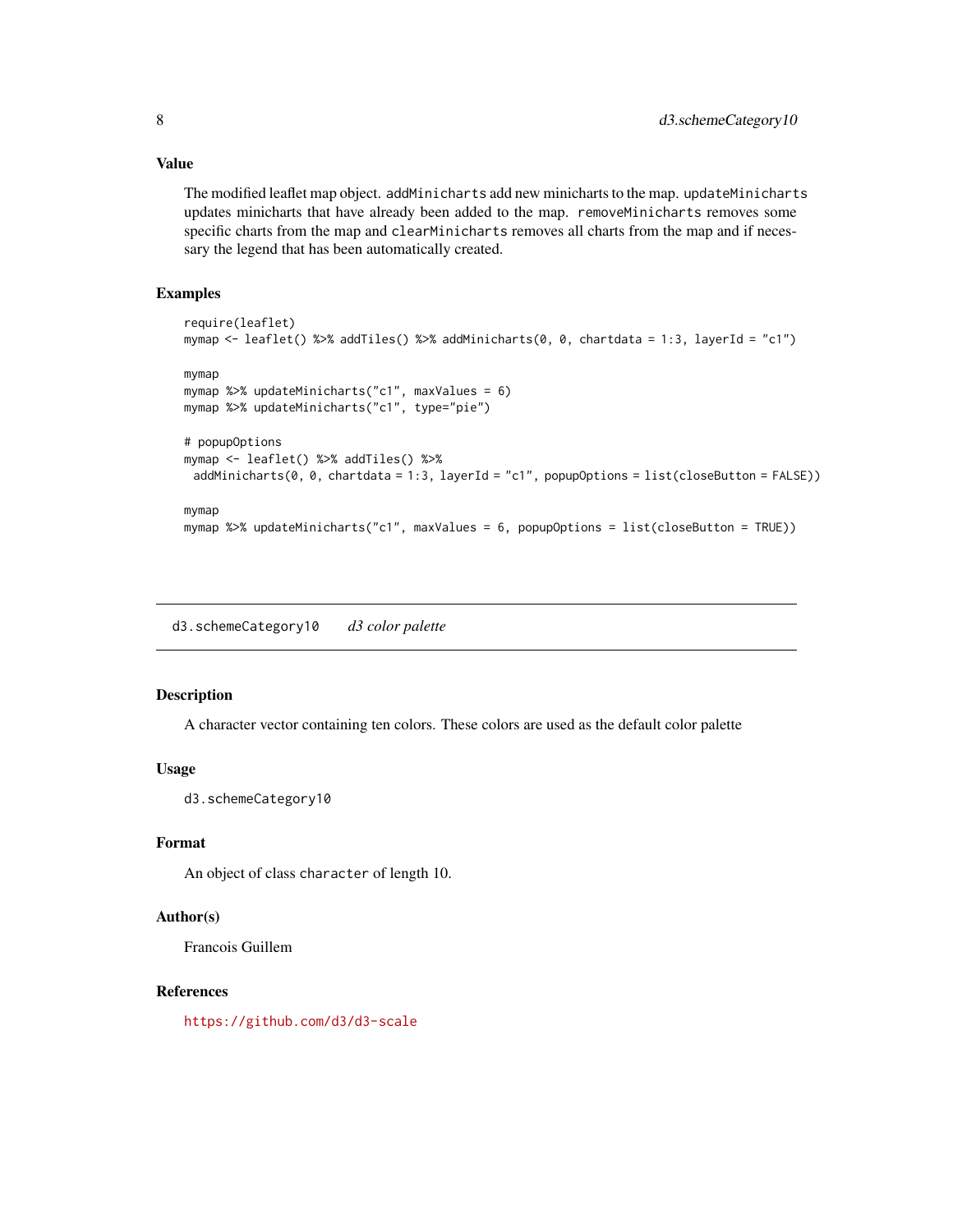<span id="page-8-0"></span>

#### Description

eco2mix contains the electric production, consumption and exchanges of France from january 2010 to february 2017 and of 12 french regions from january 2013 to february 2017.

In addition to the total production, the table contains one column for each type of production. The table also contains the latitude and longitude of the center of the regions.

eco2mixBalance is an extract of eco2mix that contains only exchanges between France and neighbouring countries, in a convenient format to represent flows on a map.

#### Usage

eco2mix

eco2mixBalance

#### Format

An object of class data. frame with 686 rows and 22 columns.

An object of class data.frame with 430 rows and 7 columns.

#### Author(s)

Francois Guillem

#### References

<https://www.rte-france.com/eco2mix>

popupArgs *Options for popup generation*

#### Description

This function simply returns a list of options to control the generation of popups.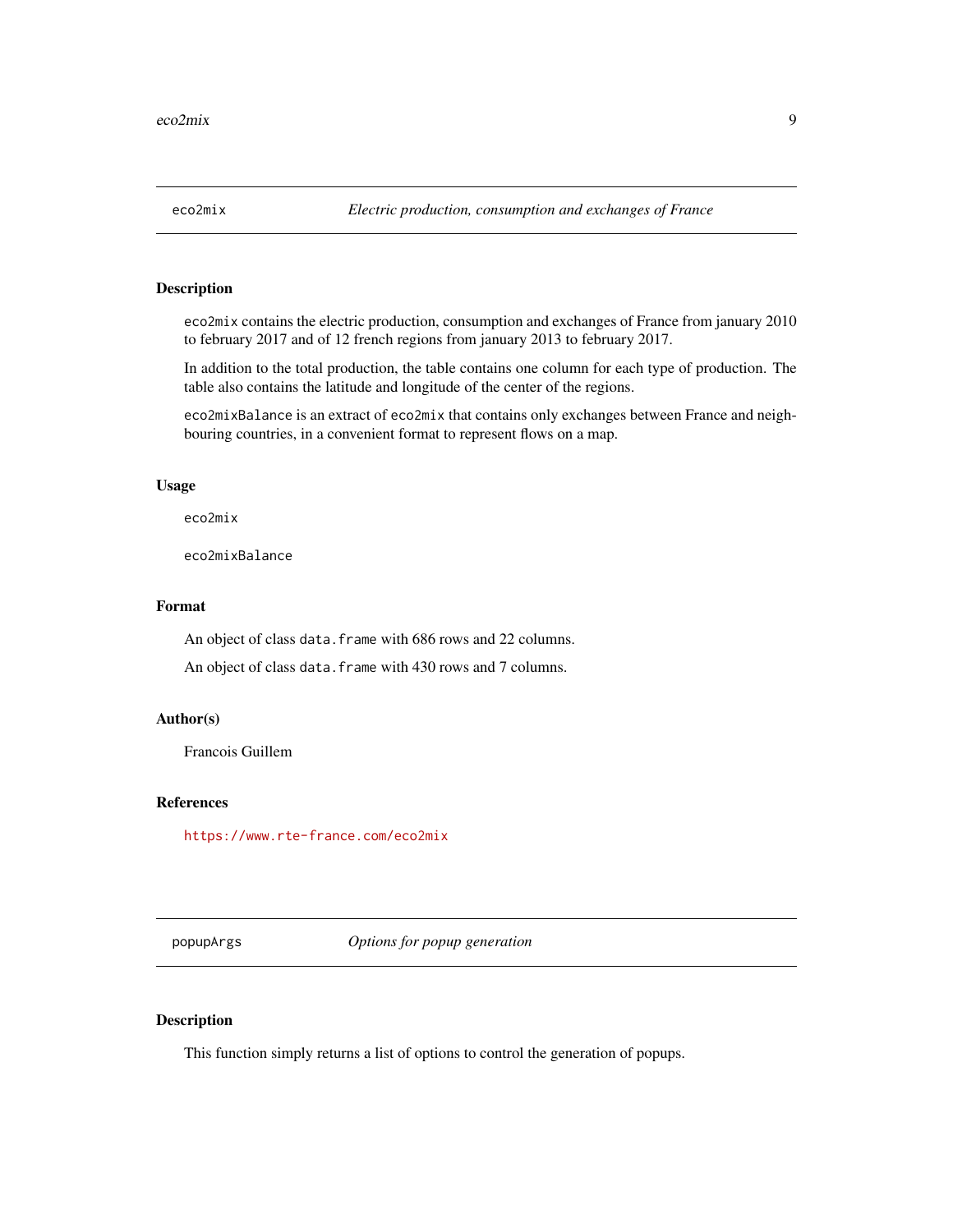#### Usage

```
popupArgs(
  showTitle = TRUE,
  showValues = TRUE,
  labels = NULL,
  supValues = NULL,
  supLabels = colnames(supValues),
  html = NULL,noPopup = FALSE,
 digits = NULL
\lambda
```
#### Arguments

| showTitle  | If TRUE layer id is displayed as title of popups.                                                                                      |
|------------|----------------------------------------------------------------------------------------------------------------------------------------|
| showValues | If TRUE, values are displayed in popups                                                                                                |
| labels     | Names of values. If NULL, column names of the data bound to a chart are used.                                                          |
| supValues  | A data. Frame containing additional values to display in popups.                                                                       |
| supLabels  | Names of the additional values.                                                                                                        |
| html       | Character vector containing custom html code for popups. You can use this<br>parameter when you are not happy with the default popups. |
| noPopup    | If TRUE, popups are not created.                                                                                                       |
| digits     | Max number of decimal digits to display for numeric values. If NULL, all digits<br>are displayed.                                      |

#### Value

List containing options for popup generation

syncWith *Synchronize multiple maps*

#### Description

This function can be used when multiple leaflet maps are displayed on the same view (for instance in a shiny application or a Rmarkdown document) and one wants to synchronize their center, zoom and time.

syncWith() can also be used with basic leaflet maps to synchronize only their zoom and center.

#### Usage

syncWith(map, groupname)

<span id="page-9-0"></span>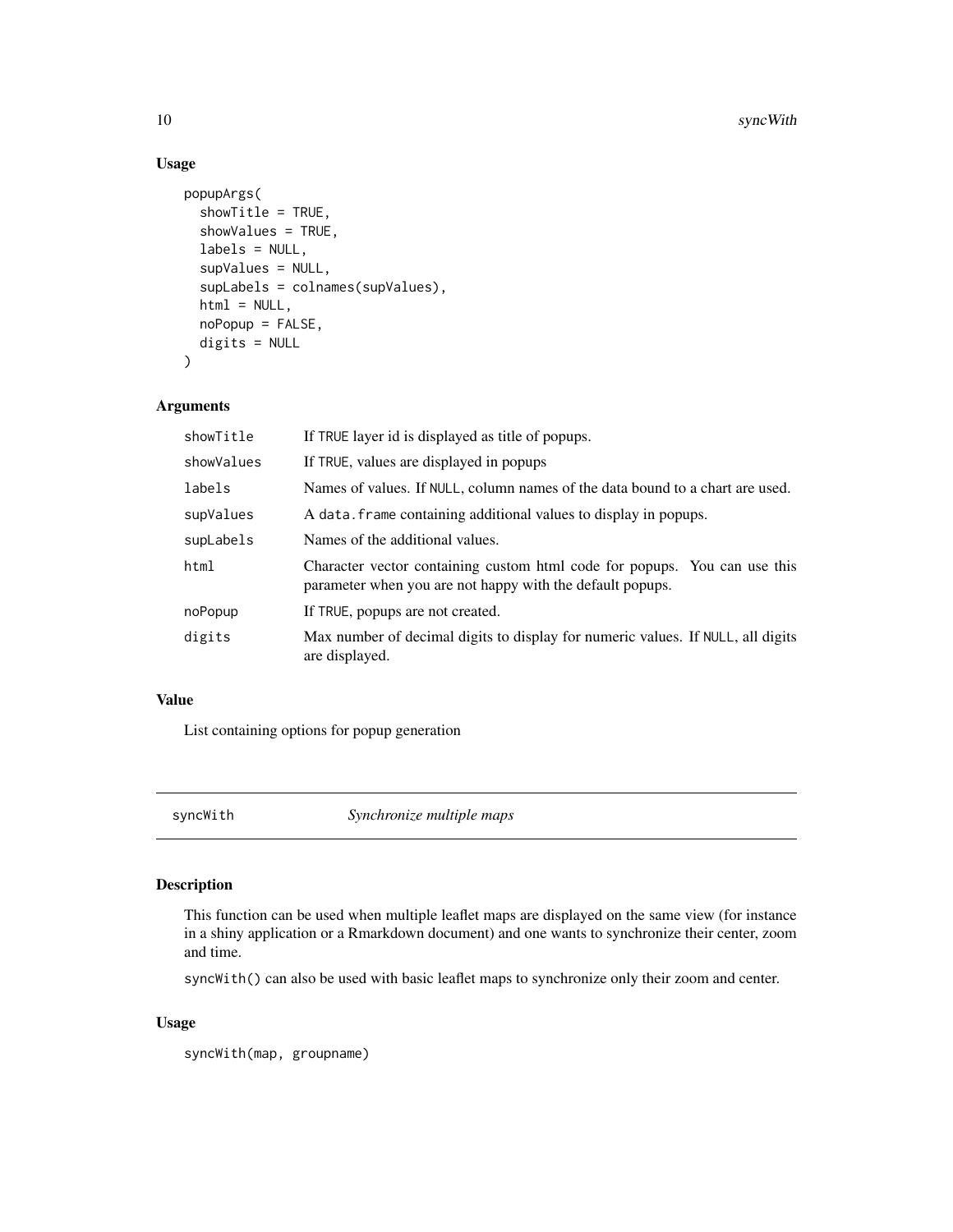#### <span id="page-10-0"></span>syncWith 11

#### Arguments

| map       | A leaflet map object created with leaflet.                                    |
|-----------|-------------------------------------------------------------------------------|
| groupname | Character string. All maps that use the same group name will be synchronized. |

#### Value

The modified leaflet map object.

#### Examples

```
if (require(manipulateWidget) & require(leaflet)) {
```

```
# Synchronize zoom and center of basic maps.
basicMap1 <- leaflet() %>% addTiles() %>% syncWith("basicmaps")
basicMap2 <- leaflet() %>% addTiles() %>% syncWith("basicmaps")
combineWidgets(basicMap1, basicMap2)
# Synchronize time step of two maps that represent the evolution of some
# variable.
map1 <- leaflet() %>% addTiles() %>%
 addMinicharts(0, 40, chartdata = 1:10, time = 1:10) %>%
 syncWith("maps")
map2 <- leaflet() %>% addTiles() %>%
 addMinicharts(0, 40, chartdata = 10:1, time = 1:10) %>%
  syncWith("maps")
combineWidgets(map1, map2)
```

```
}
```